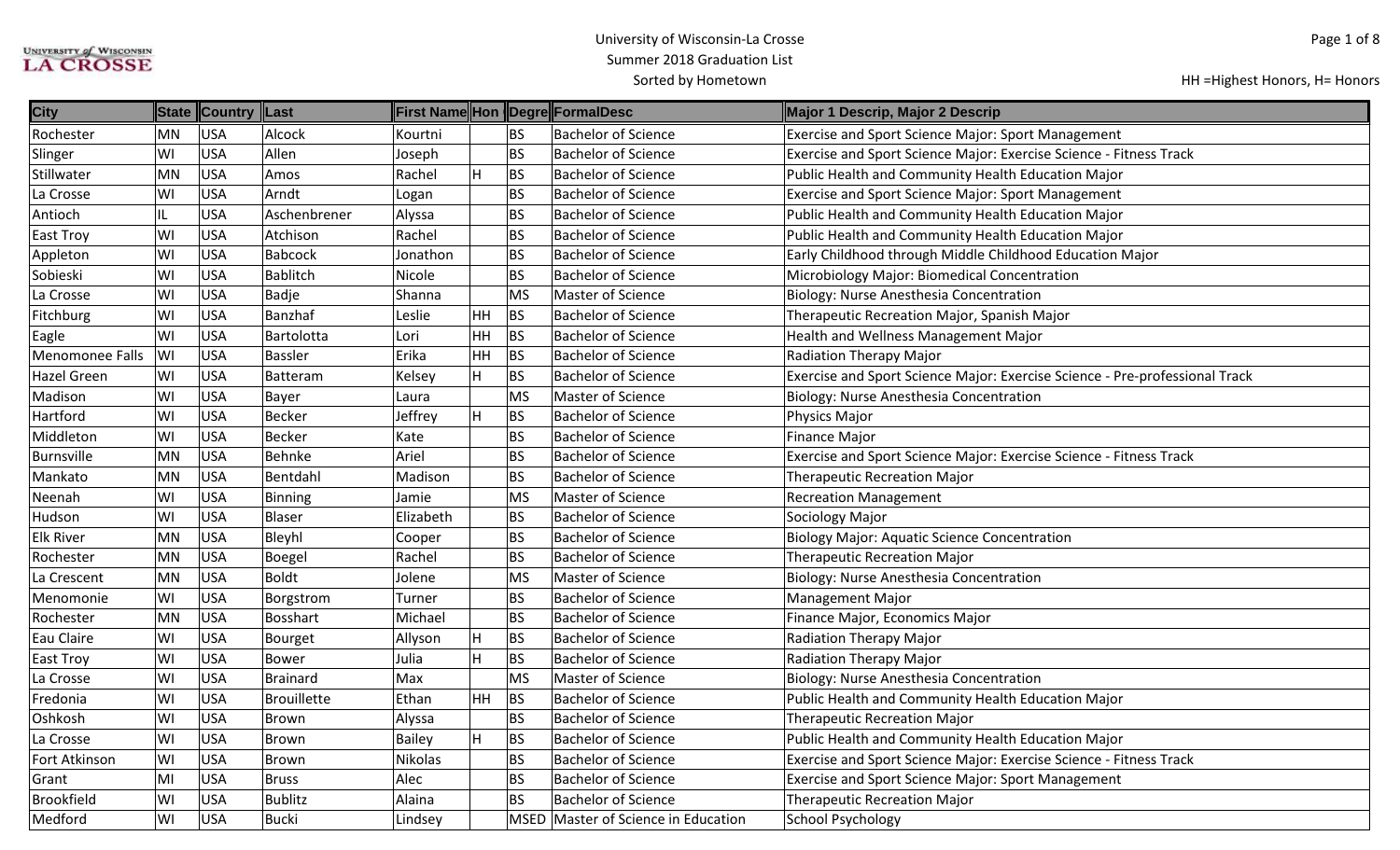| <b>City</b>            |           | State Country Last |                   |                |           |             | First Name Hon Degre FormalDesc          | Major 1 Descrip, Major 2 Descrip                                   |
|------------------------|-----------|--------------------|-------------------|----------------|-----------|-------------|------------------------------------------|--------------------------------------------------------------------|
| <b>Maple Grove</b>     | MN        | <b>USA</b>         | Buelow            | Ashley         |           | BS          | <b>Bachelor of Science</b>               | <b>Therapeutic Recreation Major</b>                                |
| Baraboo                | WI        | <b>USA</b>         | Carignan          | Jessie         |           | BS          | <b>Bachelor of Science</b>               | Exercise and Sport Science Major: Exercise Science - Fitness Track |
| La Crosse              | WI        | <b>USA</b>         | Carlson           | Sonny          |           | <b>MS</b>   | Master of Science                        | Biology: Nurse Anesthesia Concentration                            |
| Oswego                 | IL        | <b>USA</b>         | Carnaghi          | Thomas         |           | <b>BS</b>   | <b>Bachelor of Science</b>               | Public Health and Community Health Education Major                 |
| Brookfield             | WI        | <b>USA</b>         | Carstens          | <b>Bradley</b> |           | <b>BS</b>   | <b>Bachelor of Science</b>               | Physics Major                                                      |
| Sauk City              | WI        | <b>USA</b>         | Chamberlin        | Samuel         |           | <b>BA</b>   | <b>Bachelor of Arts</b>                  | Psychology Major                                                   |
| New Taipei City        |           | <b>TWN</b>         | Chang             | Wei Che        |           | <b>MBA</b>  | <b>Master of Business Administration</b> | <b>Master of Business Administration</b>                           |
| Pine City              | MN        | USA                | Christianson      | Julia          | <b>HH</b> | BS          | <b>Bachelor of Science</b>               | <b>Therapeutic Recreation Major</b>                                |
| Edgar                  | WI        | <b>USA</b>         | Cline             | Caleb          |           | <b>BS</b>   | <b>Bachelor of Science</b>               | Radiation Therapy Major                                            |
| La Crosse              | WI        | <b>USA</b>         | Coen              | Joy            |           | <b>BS</b>   | <b>Bachelor of Science</b>               | <b>Therapeutic Recreation Major</b>                                |
| Belleville             | WI        | <b>USA</b>         | Cox               | Jennifer       |           | <b>MS</b>   | <b>Master of Science</b>                 | Data Science                                                       |
| Neenah                 | WI        | <b>USA</b>         | Craig             | Katherine      |           | <b>BS</b>   | <b>Bachelor of Science</b>               | Psychology Major                                                   |
| Colgate                | WI        | <b>USA</b>         | Cull              | Matthew        |           | <b>BS</b>   | <b>Bachelor of Science</b>               | Psychology Major                                                   |
| Wauwatosa              | WI        | <b>USA</b>         | Daly              | Thomas         |           | <b>BS</b>   | <b>Bachelor of Science</b>               | <b>Finance Major</b>                                               |
| Rochester              | <b>MN</b> | <b>USA</b>         | Davis             | Justin         |           | <b>BS</b>   | <b>Bachelor of Science</b>               | Physics Major                                                      |
| Lake Mills             | WI        | <b>USA</b>         | DeNoyer           | Elise          |           | <b>BS</b>   | <b>Bachelor of Science</b>               | Psychology Major                                                   |
| <b>Des Plaines</b>     | IL        | <b>USA</b>         | Detlaff           | Madeline       |           | <b>BS</b>   | <b>Bachelor of Science</b>               | International Business Major, German Studies Major                 |
| Malone                 | WI        | <b>USA</b>         | <b>Diederichs</b> | Shannon        |           | BS          | <b>Bachelor of Science</b>               | Radiation Therapy Major                                            |
| Houghton               | MI        | <b>USA</b>         | Dillinger         | Taylor         | HH        | BS          | <b>Bachelor of Science</b>               | Radiation Therapy Major                                            |
| Hortonville            | WI        | <b>USA</b>         | Dorsey            | Wayne          |           | <b>BS</b>   | <b>Bachelor of Science</b>               | <b>Therapeutic Recreation Major</b>                                |
| JingMen                | 42        | <b>CHN</b>         | Du                | Wei            |           | <b>MSE</b>  | Master of Software Engineering           | Software Engineering                                               |
| Lakeville              | <b>MN</b> | <b>USA</b>         | Dubinsky          | Molly          |           | BS          | <b>Bachelor of Science</b>               | Physics Major: Business Concentration                              |
| Cedar Grove            | WI        | <b>USA</b>         | Duenk             | Jericho        |           | <b>BS</b>   | <b>Bachelor of Science</b>               | <b>Marketing Major</b>                                             |
| Mound                  | <b>MN</b> | <b>USA</b>         | Ehlers            | Lauren         |           | <b>BS</b>   | <b>Bachelor of Science</b>               | <b>Management Major</b>                                            |
| Mellen                 | WI        | <b>USA</b>         | Ellias            | Meg            |           | BS          | <b>Bachelor of Science</b>               | Exercise and Sport Science Major: Exercise Science - Fitness Track |
| Stanley                | WI        | <b>USA</b>         | Ericksen          | Michael        |           | BS          | <b>Bachelor of Science</b>               | Public Health and Community Health Education Major                 |
| Maple Grove            | MN        | <b>USA</b>         | Faulds            | Margaret       | HH        | BS          | <b>Bachelor of Science</b>               | <b>Therapeutic Recreation Major</b>                                |
| <b>Mount Morris</b>    | <b>NY</b> | <b>USA</b>         | Faulds            | Nicholas       |           | <b>MS</b>   | <b>Master of Science</b>                 | <b>Exercise and Sport Science: Physical Education Teaching</b>     |
| <b>Green Bay</b>       | WI        | <b>USA</b>         | Fenton            | Nicholas       |           | <b>BS</b>   | <b>Bachelor of Science</b>               | <b>International Business Major</b>                                |
| <b>New Richmond</b>    | lwı       | <b>USA</b>         | Ferguson          | Carly          |           | BS          | <b>Bachelor of Science</b>               | Radiation Therapy Major                                            |
| Chaska                 | <b>MN</b> | <b>USA</b>         | Fermanich         | Mitch          |           | <b>BS</b>   | <b>Bachelor of Science</b>               | Finance Major                                                      |
| La Crosse              | WI        | <b>USA</b>         | Fischer           | <b>Brad</b>    |           | BS          | <b>Bachelor of Science</b>               | <b>Finance Major</b>                                               |
| <b>Cortlandt Manor</b> | NY        | <b>USA</b>         | Fraietta          | Laura          |           | MS          | Master of Science                        | Exercise and Sport Science: Physical Education Teaching            |
| Onalaska               | WI        | <b>USA</b>         | Fredrick          | Joey           |           | <b>CERT</b> | Certificate                              | <b>Professional Learning Community</b>                             |
| Pontiac                | IL        | <b>USA</b>         | Friedman          | Alexander HH   |           | <b>BS</b>   | <b>Bachelor of Science</b>               | Exercise and Sport Science Major: Exercise Science - Fitness Track |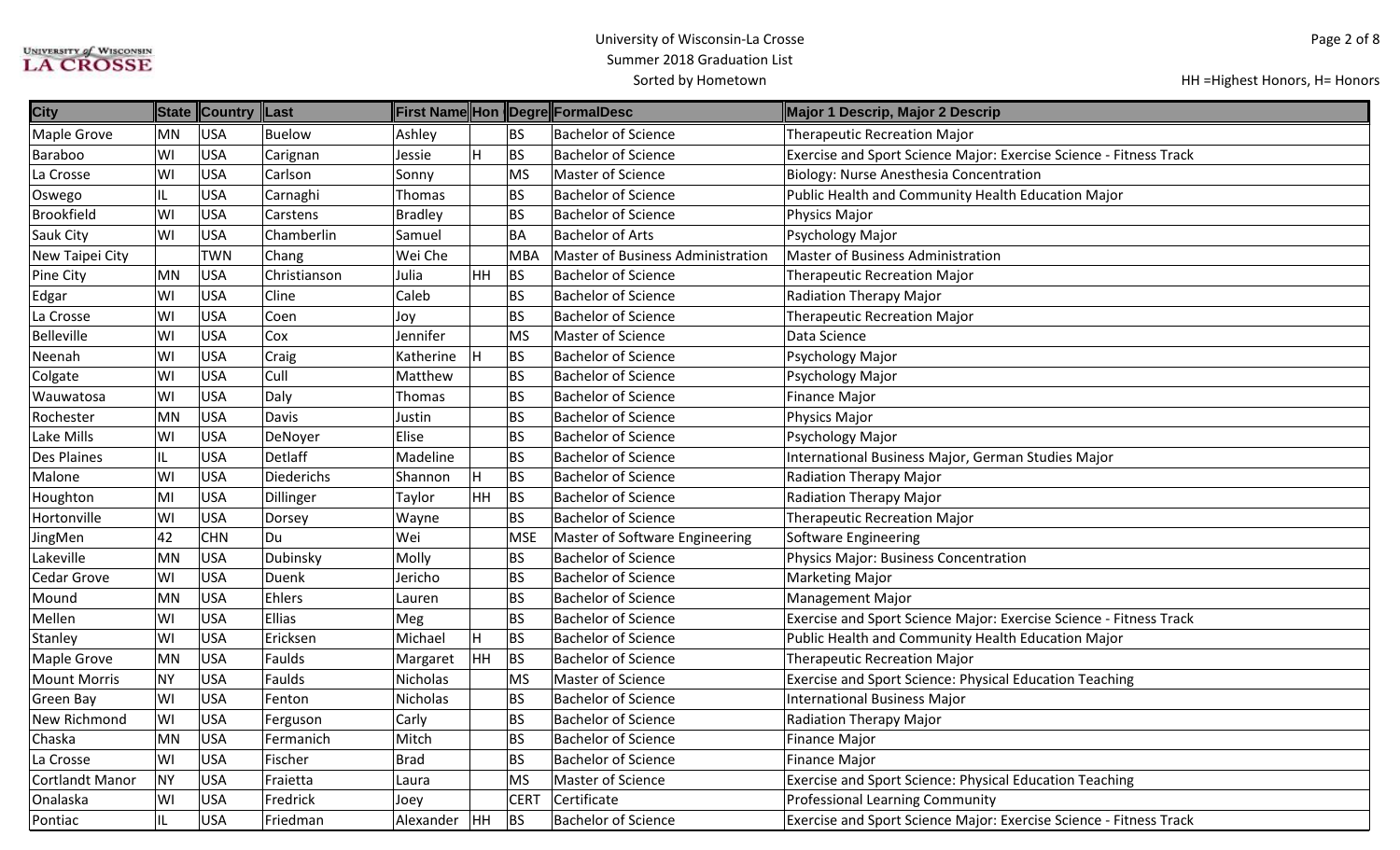| <b>City</b>          |           | State Country Last |            |                |           |            | First Name Hon Degre FormalDesc     | Major 1 Descrip, Major 2 Descrip                                   |
|----------------------|-----------|--------------------|------------|----------------|-----------|------------|-------------------------------------|--------------------------------------------------------------------|
| Stewartville         | MN        | USA                | Fritz      | Derrick        | HH        | BS         | <b>Bachelor of Science</b>          | Public Health and Community Health Education Major                 |
| Waukesha             | WI        | USA                | Garcia     | Marina         |           | <b>MS</b>  | Master of Science                   | <b>Recreation Management</b>                                       |
| Eau Claire           | WI        | <b>USA</b>         | Gardner    | Joseph         |           | <b>BS</b>  | <b>Bachelor of Science</b>          | Public Health and Community Health Education Major                 |
| La Crosse            | WI        | <b>USA</b>         | Gasper     | Joseph         |           | <b>BS</b>  | <b>Bachelor of Science</b>          | <b>Management Major</b>                                            |
| Iola                 | WI        | <b>USA</b>         | Gauerke    | Natalie        |           | <b>BS</b>  | <b>Bachelor of Science</b>          | Exercise and Sport Science Major: Exercise Science - Fitness Track |
| La Crosse            | WI        | USA                | Gelatt     | Angela         |           | <b>MPH</b> | Master of Public Health             | Community Health Education: Public Health                          |
| Slinger              | WI        | USA                | Gengler    | Samantha       | ΙH.       | <b>BS</b>  | <b>Bachelor of Science</b>          | <b>Radiation Therapy Major</b>                                     |
| Rochester            | MN        | USA                | Gibson     | Bethany        |           | <b>BS</b>  | <b>Bachelor of Science</b>          | Therapeutic Recreation Major                                       |
| Lakewood             | CO        | USA                | Gilmore    | Erik           |           | <b>BS</b>  | <b>Bachelor of Science</b>          | Archaeological Studies Major                                       |
| Altoona              | WI        | <b>USA</b>         | Ginder     | Sammy          | H         | <b>BS</b>  | <b>Bachelor of Science</b>          | <b>Therapeutic Recreation Major</b>                                |
| La Crescent          | <b>MN</b> | USA                | Glover     | Reese          |           | <b>MS</b>  | Master of Science                   | <b>Clinical Exercise Physiology</b>                                |
| New London           | WI        | <b>USA</b>         | Gonnering  | Lindsy         | H         | <b>BS</b>  | <b>Bachelor of Science</b>          | <b>Therapeutic Recreation Major</b>                                |
| Farmington           | MN        | USA                | Graham     | Megan          | HH        | <b>BA</b>  | <b>Bachelor of Arts</b>             | English Major: Literature Emphasis                                 |
| Chanhassen           | <b>MN</b> | USA                | Granos     | Madelyn        | H         | <b>BS</b>  | <b>Bachelor of Science</b>          | Recreation Management Major: Outdoor Recreation Emphasis           |
| La Crosse            | WI        | USA                | Green      | Addy           |           |            | MSED Master of Science in Education | <b>School Psychology</b>                                           |
| Manawa               | WI        | <b>USA</b>         | Griffin    | Garret         |           | <b>BS</b>  | <b>Bachelor of Science</b>          | Exercise and Sport Science Major: Sport Management                 |
| Windsor              | CO        | <b>USA</b>         | Griggs     | Maggie         |           | <b>MS</b>  | Master of Science                   | Exercise and Sport Science: Physical Education Teaching            |
| Janesville           | WI        | <b>USA</b>         | Gunn       | Christine      |           | <b>BS</b>  | <b>Bachelor of Science</b>          | Public Health and Community Health Education Major, Spanish Major  |
| Richfield            | WI        | USA                | Guthrie    | Emma           | <b>HH</b> | BA         | <b>Bachelor of Arts</b>             | Philosophy Major, English Major: Rhetoric and Writing              |
| La Crosse            | WI        | USA                | Guttmacher | <b>Breanna</b> |           | <b>BS</b>  | <b>Bachelor of Science</b>          | Nuclear Medicine Technology Major                                  |
| <b>Rice Lake</b>     | WI        | USA                | Haack      | Susan          | н         | <b>BS</b>  | <b>Bachelor of Science</b>          | Public Health and Community Health Education Major                 |
| Colby                | WI        | <b>USA</b>         | Haas       | Micaela        |           | <b>MS</b>  | Master of Science                   | Microbiology                                                       |
| Slinger              | WI        | <b>USA</b>         | Hafemann   | Alec           |           | <b>BS</b>  | <b>Bachelor of Science</b>          | Exercise and Sport Science Major: Exercise Science - Fitness Track |
| Charlotte            | NC        | <b>USA</b>         | Hagerty    | Austin         |           | <b>MS</b>  | Master of Science                   | Data Science                                                       |
| <b>West Salem</b>    | WI        | USA                | Haldeman   | April          |           | <b>BS</b>  | <b>Bachelor of Science</b>          | Radiation Therapy Major                                            |
| Oshkosh              | WI        | USA                | Hammerseng | Shane          |           | <b>BS</b>  | <b>Bachelor of Science</b>          | Nuclear Medicine Technology Major                                  |
| Superior             | WI        | USA                | Hansen     | Nicole         |           | <b>BS</b>  | <b>Bachelor of Science</b>          | <b>Therapeutic Recreation Major</b>                                |
| Owatonna             | <b>MN</b> | USA                | Hanson     | David          |           | BA         | <b>Bachelor of Arts</b>             | <b>English Major: Writing and Rhetoric Emphasis</b>                |
| <b>Mountain Lake</b> | <b>MN</b> | <b>USA</b>         | Harder     | Stacey         | HH        | <b>BS</b>  | <b>Bachelor of Science</b>          | Public Health and Community Health Education Major                 |
| Springfield          | VA        | <b>USA</b>         | Harned     | lan            |           | <b>MS</b>  | Master of Science                   | Exercise and Sport Science: Physical Education Teaching            |
| Neenah               | WI        | USA                | Hayward    | Parker         |           | <b>BS</b>  | <b>Bachelor of Science</b>          | Exercise and Sport Science Major: Exercise Science - Fitness Track |
| Oak Creek            | WI        | USA                | Heiges     | Ashley         |           | <b>BS</b>  | <b>Bachelor of Science</b>          | Psychology Major                                                   |
| Fort Atkinson        | WI        | USA                | Heinz      | Nicole         | HH        | <b>BS</b>  | <b>Bachelor of Science</b>          | Psychology Major                                                   |
| Hubertus             | WI        | USA                | Heling     | Nicole         |           | <b>BS</b>  | <b>Bachelor of Science</b>          | Public Health and Community Health Education Major                 |
| Byron                | MN        | USA                | Hemann     | Breanne        |           | <b>BS</b>  | <b>Bachelor of Science</b>          | Nuclear Medicine Technology Major                                  |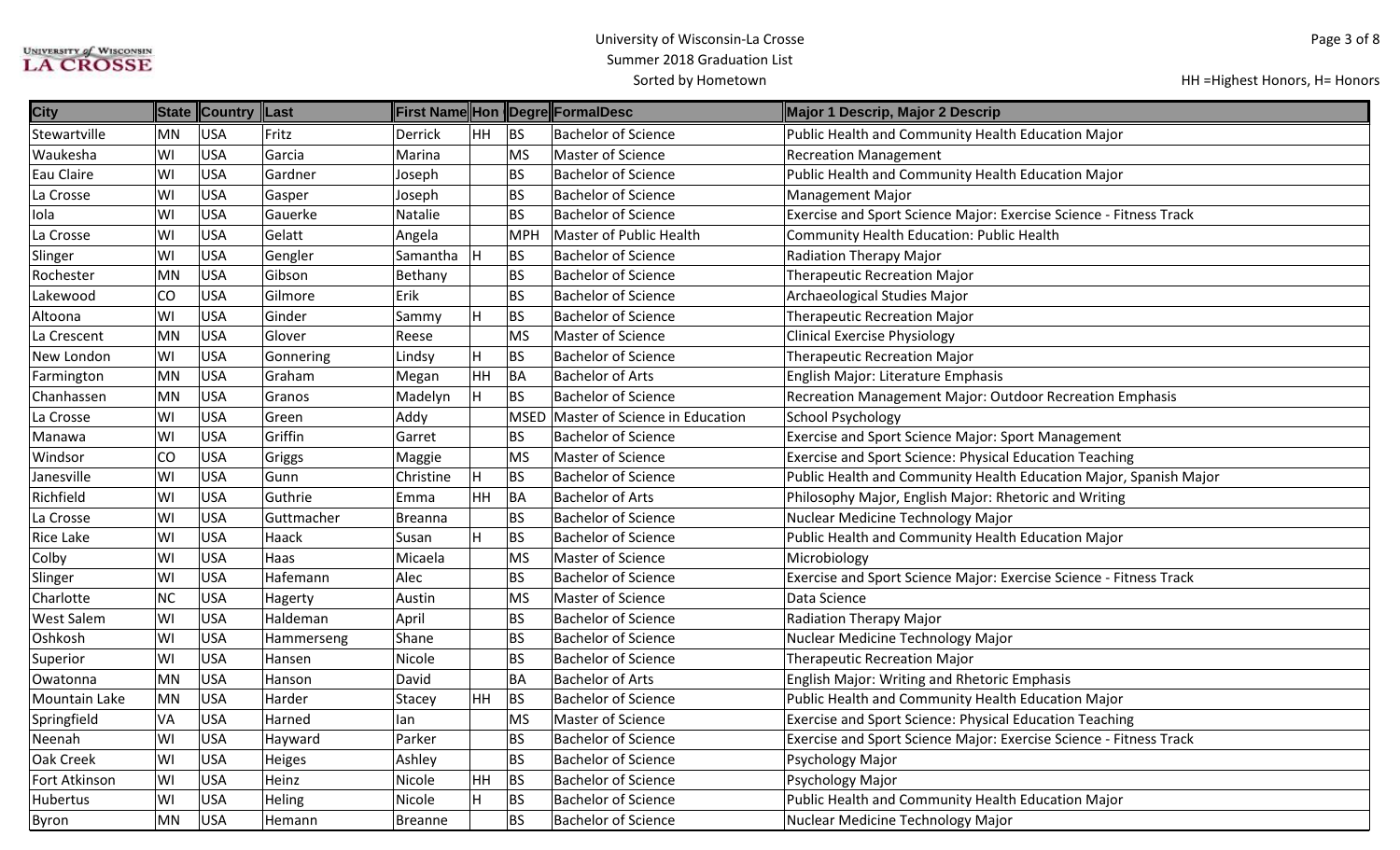| <b>City</b>             |           | State Country Last |             |                |    |                 | First Name Hon Degre FormalDesc | Major 1 Descrip, Major 2 Descrip                                            |
|-------------------------|-----------|--------------------|-------------|----------------|----|-----------------|---------------------------------|-----------------------------------------------------------------------------|
| Fennimore               | lwı       | <b>USA</b>         | Hertrampf   | <b>Brock</b>   |    | <b>BS</b>       | <b>Bachelor of Science</b>      | Exercise and Sport Science Major: Exercise Science - Fitness Track          |
| <b>Wisconsin Rapids</b> | WI        | <b>USA</b>         | <b>Hess</b> | Lindy          |    | <b>BS</b>       | <b>Bachelor of Science</b>      | <b>Therapeutic Recreation Major</b>                                         |
| Weyauwega               | lwı       | <b>USA</b>         | Hildebrandt | Chandler       |    | <b>BS</b>       | <b>Bachelor of Science</b>      | Exercise and Sport Science Major: Exercise Science - Pre-professional Track |
| <b>Junction City</b>    | WI        | <b>USA</b>         | Hinkle      | Chandra        |    | <b>BS</b>       | <b>Bachelor of Science</b>      | Therapeutic Recreation Major                                                |
| Iola                    | WI        | <b>USA</b>         | Honken      | Kyle           |    | <b>BS</b>       | <b>Bachelor of Science</b>      | <b>Management Major</b>                                                     |
| Prior Lake              | MN        | <b>USA</b>         | Houle       | Lydia          | H  | BS              | <b>Bachelor of Science</b>      | Public Health and Community Health Education Major                          |
| <b>Taichung City</b>    |           | TWN                | Huang       | Hsu Hang       |    | <b>MS</b>       | Master of Science               | <b>Clinical Exercise Physiology</b>                                         |
| Oak Creek               | lwı       | <b>USA</b>         | Hubatch     | Joshua         |    | <b>BS</b>       | <b>Bachelor of Science</b>      | <b>Exercise and Sport Science Major: Sport Management</b>                   |
| Crivitz                 | W١        | <b>USA</b>         | Hucek       | Ruth           |    | BS              | <b>Bachelor of Science</b>      | Recreation Management Major: Community-Based Recreation Emphasis            |
| Iola                    | WI        | <b>USA</b>         | Huettner    | <b>Brady</b>   |    | <b>BS</b>       | <b>Bachelor of Science</b>      | Exercise and Sport Science Major: Exercise Science - Fitness Track          |
| Delafield               | WI        | <b>USA</b>         | Hull        | Lauren         |    | BS              | <b>Bachelor of Science</b>      | Exercise and Sport Science Major: Exercise Science - Fitness Track          |
| Nekoosa                 | lwı       | <b>USA</b>         | Humphrey    | Hailey         |    | <b>BS</b>       | <b>Bachelor of Science</b>      | <b>Biology Major</b>                                                        |
| Ajax                    | ON        | <b>CAN</b>         | lozzi       | Maddie         |    | MS              | <b>Master of Science</b>        | <b>Exercise and Sport Science: Physical Education Teaching</b>              |
| New London              | MN        | <b>USA</b>         | Jacobson    | <b>Brianna</b> |    | <b>BS</b>       | <b>Bachelor of Science</b>      | Psychology Major                                                            |
| Delafield               | lwı       | <b>USA</b>         | Jensen      | Maquel         |    | MS              | Master of Science               | <b>Clinical Exercise Physiology</b>                                         |
| Madison                 | WI        | <b>USA</b>         | Johnson     | Sadie          |    | <b>BS</b>       | <b>Bachelor of Science</b>      | Exercise and Sport Science Major: Exercise Science - Fitness Track          |
| Austin                  | MN        | <b>USA</b>         | Juenger     | Stephen        |    | BA              | <b>Bachelor of Arts</b>         | Spanish Major                                                               |
| Manitowoc               | WI        | <b>USA</b>         | Jurgens     | Patrick        |    | BS              | <b>Bachelor of Science</b>      | Exercise and Sport Science Major: Exercise Science - Fitness Track          |
| Farmington              | MN        | <b>USA</b>         | Kampa       | Abby           | HH | BS              | <b>Bachelor of Science</b>      | Exercise and Sport Science Major: Exercise Science - Fitness Track          |
| Appleton                | lwı       | <b>USA</b>         | Kandler     | Collin         | HH | <b>BS</b>       | <b>Bachelor of Science</b>      | <b>Biology Major: Biomedical Science Concentration</b>                      |
| Hartford                | WI        | <b>USA</b>         | Kaye        | Angealic       | HH | BS              | <b>Bachelor of Science</b>      | Therapeutic Recreation Major                                                |
| Caledonia               | MN        | <b>USA</b>         | Kearney     | Sean           |    | <b>BS</b>       | <b>Bachelor of Science</b>      | <b>Information Systems Major</b>                                            |
| Saint Cloud             | MN        | <b>USA</b>         | Kedrowski   | Jay            |    | <b>BS</b>       | <b>Bachelor of Science</b>      | Finance Major: Risk, Insurance and Financial Planning Concentration         |
| New London              | WI        | <b>USA</b>         | Kerstner    | Sydney         | ΙH | <b>BS</b>       | <b>Bachelor of Science</b>      | Therapeutic Recreation Major                                                |
| La Crosse               | WI        | <b>USA</b>         | Kisting     | <b>Bridget</b> |    | BA              | <b>Bachelor of Arts</b>         | Political Science Major, Public Administration Major                        |
| Baraboo                 | WI        | <b>USA</b>         | Klaas       | Victoria       |    | <b>MSED</b>     | Master of Science in Education  | <b>School Psychology</b>                                                    |
| Neosho                  | WI        | <b>USA</b>         | Knight      | Madeline       |    | <b>BS</b>       | <b>Bachelor of Science</b>      | <b>Management Major</b>                                                     |
| Lomira                  | WI        | <b>USA</b>         | Knuth       | Matthew        |    | <b>BS</b>       | <b>Bachelor of Science</b>      | Exercise and Sport Science Major: Exercise Science - Fitness Track          |
| Winona                  | <b>MN</b> | <b>USA</b>         | Kompelien   | Alyssa         |    | DP <sub>1</sub> | Doctor of Physical Therapy      | Physical Therapy                                                            |
| Somerset                | WI        | <b>USA</b>         | Krieglmeier | Megan          |    | <b>BS</b>       | <b>Bachelor of Science</b>      | Public Health and Community Health Education Major                          |
| Lake Geneva             | WI]       | <b>USA</b>         | Krien       | Peter          | H  | BS              | <b>Bachelor of Science</b>      | Radiation Therapy Major                                                     |
| Mount Pleasant          | WI        | <b>USA</b>         | Krimmer     | Gabrielle      |    | <b>BS</b>       | <b>Bachelor of Science</b>      | <b>Radiation Therapy Major</b>                                              |
| Medford                 | WI        | <b>USA</b>         | Kuhn        | Maddison       |    | <b>BS</b>       | <b>Bachelor of Science</b>      | Exercise and Sport Science Major: Exercise Science - Pre-professional Track |
| Oshkosh                 | lwı       | <b>USA</b>         | Kumbalek    | Aron           |    | BS              | <b>Bachelor of Science</b>      | Management Major                                                            |
| Rhinelander             | WI        | <b>USA</b>         | Kurilla     | Heather        |    | BS              | <b>Bachelor of Science</b>      | Health and Wellness Management Major                                        |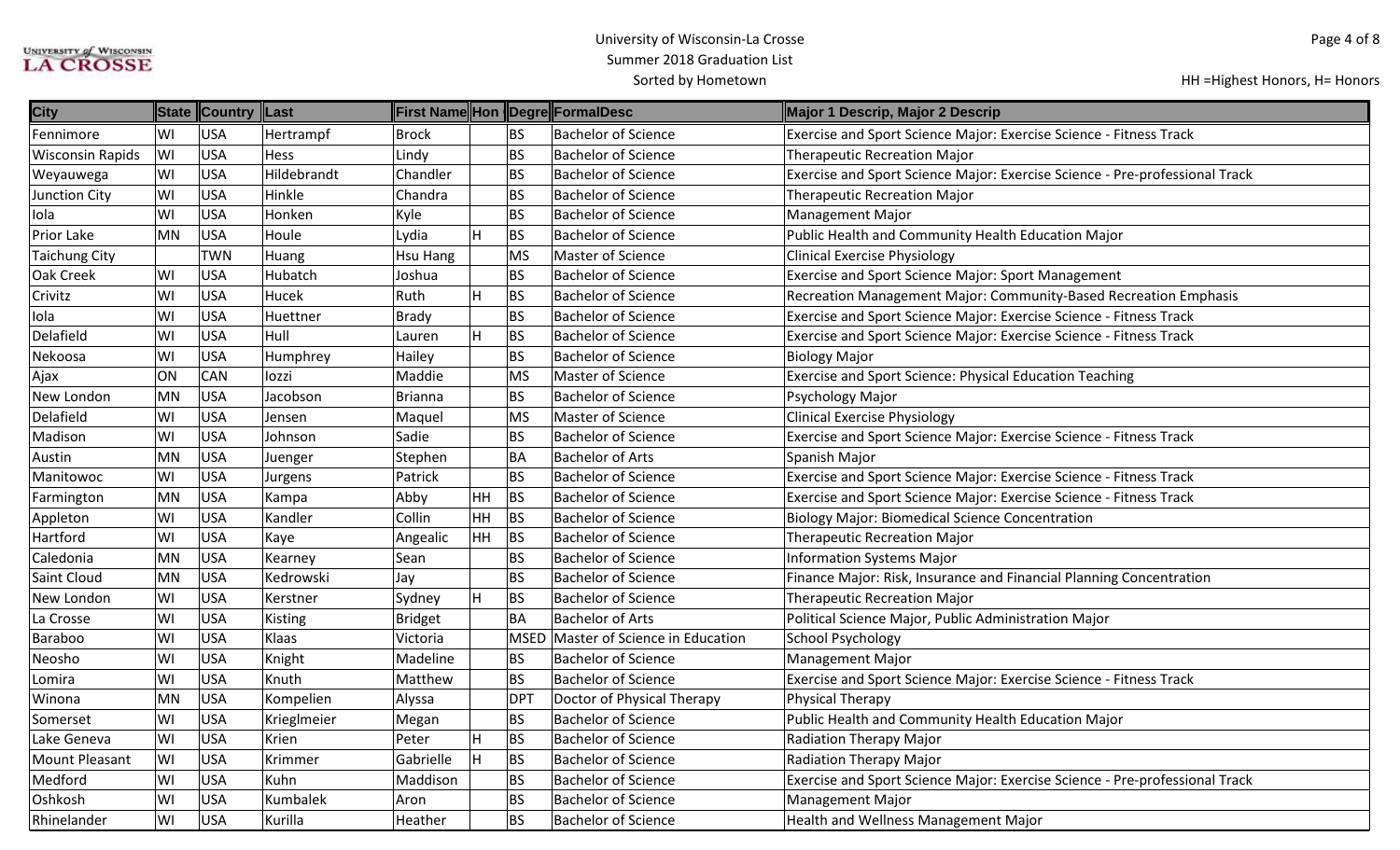| <b>City</b>        |     | State Country Last |                |               |           |           | First Name Hon Degre FormalDesc | Major 1 Descrip, Major 2 Descrip                                   |
|--------------------|-----|--------------------|----------------|---------------|-----------|-----------|---------------------------------|--------------------------------------------------------------------|
| Stetsonville       | lWI | <b>USA</b>         | Lammar         | Marlana       |           | BS        | <b>Bachelor of Science</b>      | Public Health and Community Health Education Major                 |
| Ladysmith          | WI  | <b>USA</b>         | Larson         | Eric          |           | BS        | <b>Bachelor of Science</b>      | <b>Management Major</b>                                            |
| West Bend          | lwı | <b>USA</b>         | Leinss         | Andrew        |           | MS        | Master of Science               | <b>Biology: Nurse Anesthesia Concentration</b>                     |
| Green Bay          | lwı | <b>USA</b>         | LeMense        | Holly         |           | <b>BS</b> | <b>Bachelor of Science</b>      | Exercise and Sport Science Major: Exercise Science - Fitness Track |
| Waunakee           | WI  | <b>USA</b>         | Lentz          | Rick          |           | <b>MS</b> | Master of Science               | Data Science                                                       |
| Mequon             | WI  | <b>USA</b>         | Liberman       | Carmel        |           | <b>BS</b> | <b>Bachelor of Science</b>      | <b>Management Major</b>                                            |
| Racine             | WI  | <b>USA</b>         | Lieungh        | Kelsey        |           | BS        | <b>Bachelor of Science</b>      | Public Health and Community Health Education Major                 |
| Hilbert            | lwı | <b>USA</b>         | Linzmeier      | Kristen       |           | MS        | Master of Science               | <b>Clinical Exercise Physiology</b>                                |
| Hudson             | WI  | <b>USA</b>         | Little         | <b>Brooke</b> |           | <b>BS</b> | <b>Bachelor of Science</b>      | <b>Marketing Major</b>                                             |
| Racine             | WI  | <b>USA</b>         | Long           | John          |           | <b>BS</b> | <b>Bachelor of Science</b>      | Recreation Management Major: Outdoor Recreation Emphasis           |
| Centuria           | WI  | <b>USA</b>         | Luepke         | Ella          |           | <b>BS</b> | <b>Bachelor of Science</b>      | Recreation Management Major: Outdoor Recreation Emphasis           |
| Littleton          | co  | <b>USA</b>         | Lund           | David         |           | BA        | <b>Bachelor of Arts</b>         | German Studies Major: Business Concentration                       |
| Fountain City      | WI  | <b>USA</b>         | Lyga           | Tanner        |           | BS        | <b>Bachelor of Science</b>      | <b>Recreation Management Major: Generalist Emphasis</b>            |
| Grayslake          | IL  | <b>USA</b>         | Majewski       | Margaret      |           | BS        | <b>Bachelor of Science</b>      | <b>Therapeutic Recreation Major</b>                                |
| Outting            | MN  | <b>USA</b>         | Maki           | Tristian      |           | <b>BS</b> | <b>Bachelor of Science</b>      | Nuclear Medicine Technology Major                                  |
| New London         | lwı | <b>USA</b>         | Malliet        | Colin         |           | <b>BS</b> | <b>Bachelor of Science</b>      | Communication Studies Major: Broadcast and Digital Media Emphasis  |
| Thiensville        | lwı | <b>USA</b>         | Manning        | Eric          |           | BS        | <b>Bachelor of Science</b>      | Accountancy Major                                                  |
| <b>Brookfield</b>  | WI  | <b>USA</b>         | Mark           | Jenna         | HH.       | BS        | <b>Bachelor of Science</b>      | <b>Marketing Major</b>                                             |
| <b>River Falls</b> | lwı | <b>USA</b>         | May            | Brett         |           | <b>MS</b> | Master of Science               | <b>Biology: Nurse Anesthesia Concentration</b>                     |
| Whitewater         | lwı | <b>USA</b>         | McCrea         | Matthew       |           | BS        | <b>Bachelor of Science</b>      | <b>Finance Major</b>                                               |
| Westby             | WI  | <b>USA</b>         | McGarvey       | Samantha      |           | MSED      | Master of Science in Education  | School Psychology                                                  |
| Wind Lake          | lwı | <b>USA</b>         | McIntosh       | Connor        |           | <b>BS</b> | <b>Bachelor of Science</b>      | Nuclear Medicine Technology Major                                  |
| Prior Lake         | MN  | <b>USA</b>         | McKennell      | Alexander     |           | <b>BS</b> | <b>Bachelor of Science</b>      | <b>Radiation Therapy Major</b>                                     |
| La Crosse          | lwı | <b>USA</b>         | McKinney       | Holly         |           | BS        | <b>Bachelor of Science</b>      | Public Health and Community Health Education Major                 |
| Richmond           | MN  | <b>USA</b>         | Mehr           | Kristin       | HH.       | <b>BS</b> | <b>Bachelor of Science</b>      | <b>Radiation Therapy Major</b>                                     |
| La Crosse          | lwı | <b>USA</b>         | Michlig        | Hannah        |           | <b>BS</b> | <b>Bachelor of Science</b>      | Public Health and Community Health Education Major                 |
| Chaseburg          | lwı | <b>USA</b>         | Midtlien       | Abby          |           | <b>BS</b> | <b>Bachelor of Science</b>      | <b>Accountancy Major</b>                                           |
| Watertown          | WI  | <b>USA</b>         | Miller         | Kristin       |           | BS        | <b>Bachelor of Science</b>      | Public Health and Community Health Education Major                 |
| La Crosse          | WI  | <b>USA</b>         | Moe            | Allison       |           | <b>BS</b> | <b>Bachelor of Science</b>      | <b>International Business Major</b>                                |
| Sparta             | lwı | <b>USA</b>         | Molland        | Miranda       |           | BS        | <b>Bachelor of Science</b>      | <b>Therapeutic Recreation Major</b>                                |
| Madison            | lwı | <b>USA</b>         | Montiel Zamora | Samuel        |           | <b>BS</b> | <b>Bachelor of Science</b>      | Recreation Management Major: Community-Based Recreation Emphasis   |
| Shawano            | WI  | <b>USA</b>         | Morgan         | Garrick       |           | <b>BS</b> | <b>Bachelor of Science</b>      | Nuclear Medicine Technology Major                                  |
| Eau Claire         | lwı | <b>USA</b>         | Morning        | Grace         |           | BS        | <b>Bachelor of Science</b>      | Therapeutic Recreation Major                                       |
| Waunakee           | lwı | <b>USA</b>         | Mueller        | Briana        |           | <b>BS</b> | <b>Bachelor of Science</b>      | Therapeutic Recreation Major                                       |
| Berlin             | WI  | <b>USA</b>         | Mueller        | Celia         | <b>HH</b> | <b>BS</b> | <b>Bachelor of Science</b>      | <b>Therapeutic Recreation Major</b>                                |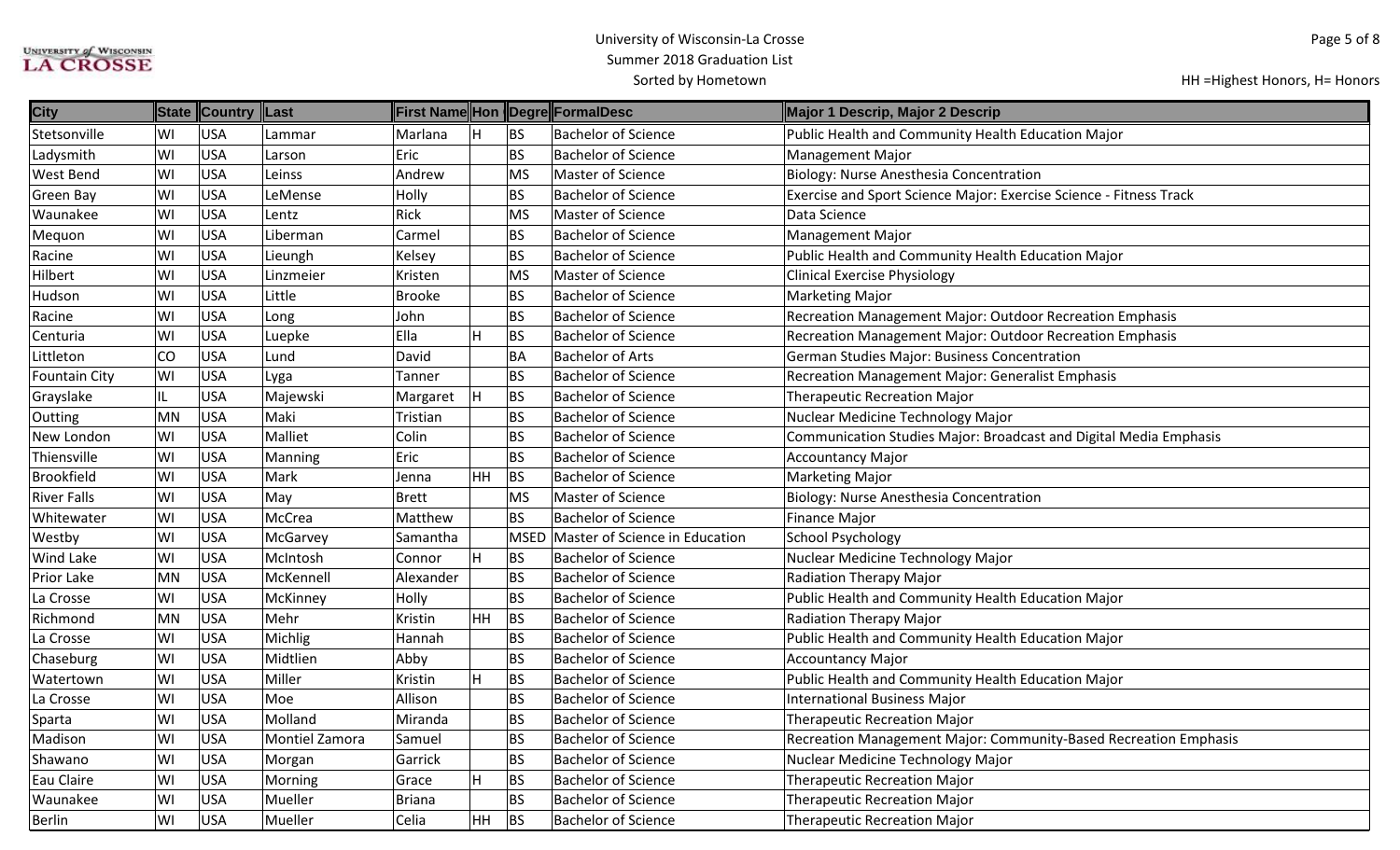| <b>City</b>          |     | State Country Last |                     |               |           |           | First Name Hon Degre FormalDesc | Major 1 Descrip, Major 2 Descrip                                                    |
|----------------------|-----|--------------------|---------------------|---------------|-----------|-----------|---------------------------------|-------------------------------------------------------------------------------------|
| Mc Farland           | WI  | <b>USA</b>         | Mueting             | Joelle        |           | BS        | <b>Bachelor of Science</b>      | <b>Radiation Therapy Major</b>                                                      |
| Chicago              | IL  | <b>USA</b>         | Murphy              | Hannah        |           | BS        | <b>Bachelor of Science</b>      | Recreation Management Major: Outdoor Recreation Emphasis                            |
| <b>River Falls</b>   | WI  | <b>USA</b>         | Nadeau              | <b>Brenan</b> |           | BS        | <b>Bachelor of Science</b>      | Exercise and Sport Science Major: Sport Management                                  |
| De Pere              | WI  | <b>USA</b>         | Nagel               | Megan         |           | BS        | <b>Bachelor of Science</b>      | Nuclear Medicine Technology Major                                                   |
| Verona               | lwı | <b>USA</b>         | Nash                | Katelyn       |           | BS        | <b>Bachelor of Science</b>      | <b>Management Major</b>                                                             |
| Blaine               | MN  | <b>USA</b>         | Nastrom             | Austin        |           | BA        | <b>Bachelor of Arts</b>         | Spanish Major                                                                       |
| Fort Atkinson        | WI  | <b>USA</b>         | Nathan              | Courtney      |           | <b>BS</b> | <b>Bachelor of Science</b>      | Public Health and Community Health Education Major                                  |
| <b>West Salem</b>    | lwı | <b>USA</b>         | Nay                 | William       |           | <b>BS</b> | <b>Bachelor of Science</b>      | Recreation Management Major: Generalist Emphasis                                    |
| Caledonia            | MN  | <b>USA</b>         | Newman              | Ryan          | HH        | BS        | <b>Bachelor of Science</b>      | Accountancy Major, Finance Major                                                    |
| La Crosse            | WI  | <b>USA</b>         | Nolden              | Jade          |           | <b>BS</b> | <b>Bachelor of Science</b>      | <b>Therapeutic Recreation Major</b>                                                 |
| Glen Flora           | WI  | <b>USA</b>         | Novakovic           | Rachel        | H         | <b>BS</b> | <b>Bachelor of Science</b>      | <b>Therapeutic Recreation Major</b>                                                 |
| Rochester            | MN  | <b>USA</b>         | O'Callaghan         | Ryan          |           | BS        | <b>Bachelor of Science</b>      | Exercise and Sport Science Major: Exercise Science - Fitness Track                  |
| Wautoma              | lwı | <b>USA</b>         | Olk                 | John          |           | <b>BS</b> | <b>Bachelor of Science</b>      | <b>Accountancy Major</b>                                                            |
| Cumberland           | WI  | <b>USA</b>         | Olson               | Jocelyn       |           | AA        | Associate                       | <b>Associate Degree</b>                                                             |
| Portage              | WI  | <b>USA</b>         | Paul                | Claire        |           | BS        | <b>Bachelor of Science</b>      | Nuclear Medicine Technology Major                                                   |
| Monroe               | WI  | <b>USA</b>         | Paulson             | Trevor        |           | <b>BS</b> | <b>Bachelor of Science</b>      | Philosophy Major                                                                    |
| Monroe               | WI  | <b>USA</b>         | Peterson            | Craig         |           | MS        | <b>Master of Science</b>        | Biology: Nurse Anesthesia Concentration                                             |
| Kenosha              | WI  | <b>USA</b>         | Pfantz              | Andrew        |           | BS        | <b>Bachelor of Science</b>      | <b>Therapeutic Recreation Major</b>                                                 |
| Whitehall            | WI  | <b>USA</b>         | Powell              | Trysten       |           | BS        | <b>Bachelor of Science</b>      | Exercise and Sport Science Major: Exercise Science - Fitness Track                  |
| Mauston              | lwı | <b>USA</b>         | Priest              | Hali          |           | BS        | <b>Bachelor of Science</b>      | Nuclear Medicine Technology Major                                                   |
| Pepin                | WI  | <b>USA</b>         | Raethke             | Charlie       |           | BS        | <b>Bachelor of Science</b>      | <b>Exercise and Sport Science Major: Sport Management</b>                           |
| Poynette             | WI  | <b>USA</b>         | Redell              | Jack          |           | BS        | <b>Bachelor of Science</b>      | <b>Economics Major</b>                                                              |
| Racine               | WI  | <b>USA</b>         | Reif                | Jamie         | H         | BS        | <b>Bachelor of Science</b>      | Public Health and Community Health Education Major                                  |
| North Fond du Lac    | W   | <b>USA</b>         | Richison            | Matthew       |           | BS        | <b>Bachelor of Science</b>      | <b>Economics Major</b>                                                              |
| New Berlin           | lwı | <b>USA</b>         | Rickard             | Taylor        |           | <b>BS</b> | <b>Bachelor of Science</b>      | <b>Therapeutic Recreation Major</b>                                                 |
| Reedsburg            | lwı | <b>USA</b>         | Riebs               | Parker        |           | <b>BS</b> | <b>Bachelor of Science</b>      | Computer Science Major                                                              |
| Jordan               | MN  | <b>USA</b>         | Robinson            | Rebecca       | <b>HH</b> | BS        | <b>Bachelor of Science</b>      | Public Health and Community Health Education Major                                  |
| Onalaska             | WI  | <b>USA</b>         | Sampson             | Jennifer      |           | <b>BS</b> | <b>Bachelor of Science</b>      | <b>Public Administration Major</b>                                                  |
| <b>Brooklyn Park</b> | MN  | <b>USA</b>         | Santos              | Alexander     |           | <b>BS</b> | <b>Bachelor of Science</b>      | <b>Biology Major</b>                                                                |
| Racine               | lwı | <b>USA</b>         | <b>Sarkis</b>       | Sierra        |           | BS        | <b>Bachelor of Science</b>      | Management Major, Economics Major                                                   |
| <b>River Forest</b>  | IL  | <b>USA</b>         | Schillinger-Robinet | Conrad        |           | BS        | <b>Bachelor of Science</b>      | Exercise and Sport Science Major: Exercise Science - Fitness Track                  |
| La Crosse            | lwı | <b>USA</b>         | Schlabach           | John          |           | BS        | <b>Bachelor of Science</b>      | <b>Exercise and Sport Science Major: Sport Management</b>                           |
| Edgar                | lwı | <b>USA</b>         | Schneeberger        | Zachary       |           | BS        | <b>Bachelor of Science</b>      | Exercise and Sport Science Major: Exercise Science - Fitness Track                  |
| Stratford            | WI  | <b>USA</b>         | Schreiner           | Sommer        |           | <b>BA</b> | <b>Bachelor of Arts</b>         | Communication Studies Major: Organizational and Professional Communication Emphasis |
| Franklin             | WI  | <b>USA</b>         | Schreiter           | Abigail       |           | BS        | <b>Bachelor of Science</b>      | Biology Major: Biomedical Science Concentration                                     |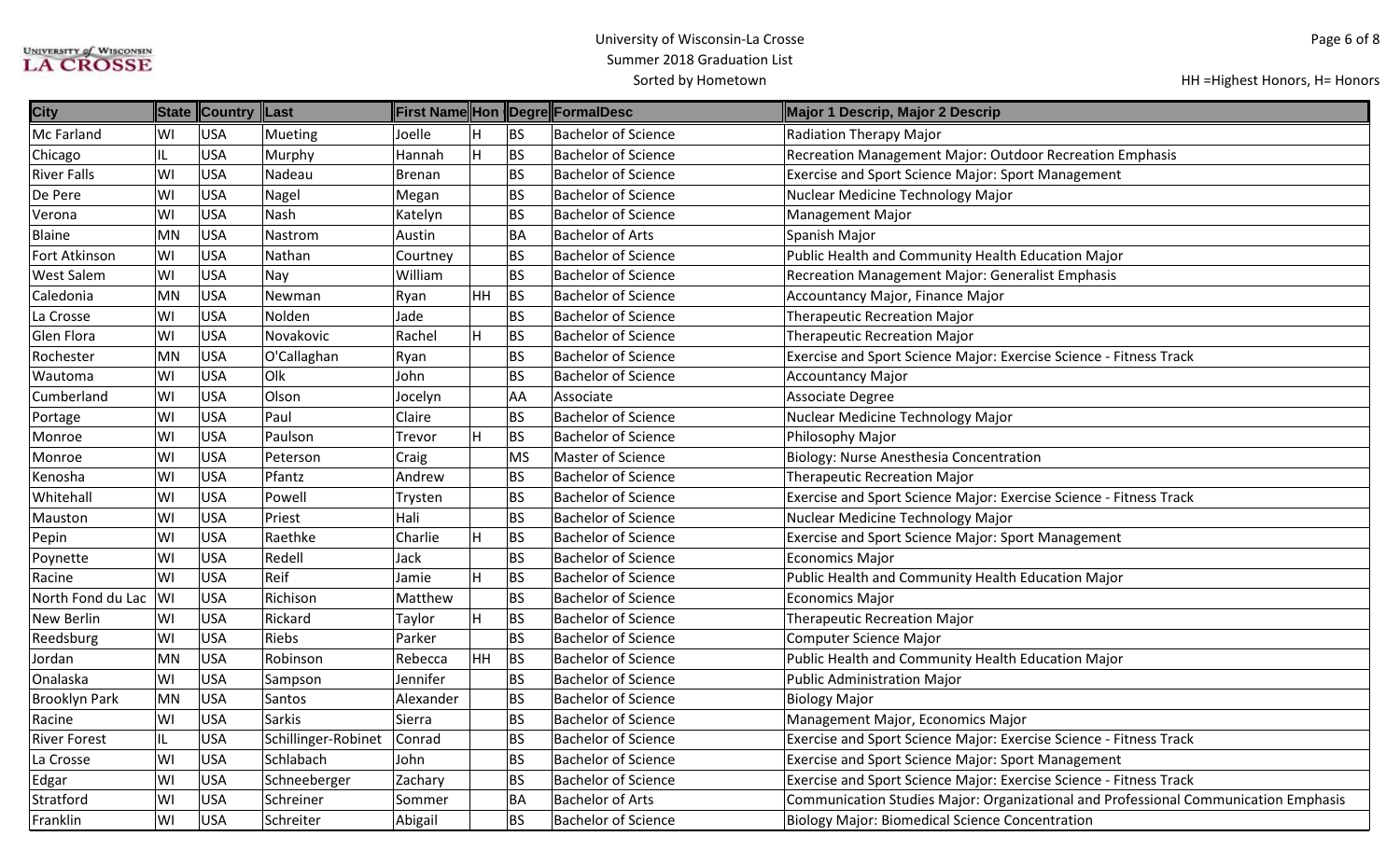| <b>City</b>       |           | State Country Last |                |                 |    |            | <b>First Name Hon Degre FormalDesc</b> | Major 1 Descrip, Major 2 Descrip                                            |
|-------------------|-----------|--------------------|----------------|-----------------|----|------------|----------------------------------------|-----------------------------------------------------------------------------|
| Whitelaw          | lwı       | <b>USA</b>         | Schuh          | Ashley          |    |            | MSED Master of Science in Education    | <b>School Psychology</b>                                                    |
| Portage           | WI        | USA                | Schultz        | Kaitlin         |    | BS         | <b>Bachelor of Science</b>             | International Business Major, Spanish Major                                 |
| Rochester         | MN        | USA                | Schuster       | Dillon          |    | BS         | <b>Bachelor of Science</b>             | <b>Therapeutic Recreation Major</b>                                         |
| Lino Lakes        | MN        | USA                | Schwartz       | Lauren          |    | BS         | <b>Bachelor of Science</b>             | Public Health and Community Health Education Major                          |
| Columbus          | lwı       | <b>USA</b>         | Sebal          | Amanda          |    | <b>MS</b>  | <b>Master of Science</b>               | Health Education: Community Health Education                                |
| Lake Mills        | lwı       | USA                | Seeburger      | Ashley          |    | BS         | <b>Bachelor of Science</b>             | Exercise and Sport Science Major: Exercise Science - Pre-professional Track |
| Chisago City      | MN        | USA                | Seiberlich     | Victoria        |    | BS         | <b>Bachelor of Science</b>             | <b>Therapeutic Recreation Major</b>                                         |
| Sheboygan         | lwı       | USA                | Selk           | Kara            |    | <b>BS</b>  | <b>Bachelor of Science</b>             | Nuclear Medicine Technology Major                                           |
| Kenosha           | lwı       | USA                | Servetnyk      | Rostislav       |    | <b>BS</b>  | <b>Bachelor of Science</b>             | Public Health and Community Health Education Major                          |
| Benbu             | 34        | <b>CHN</b>         | Shao           | YongQi          |    | <b>MSE</b> | Master of Software Engineering         | Software Engineering                                                        |
| La Crosse         | lwı       | USA                | Shaurette      | Mariah          | H. | <b>BS</b>  | <b>Bachelor of Science</b>             | Public Health and Community Health Education Major                          |
| <b>Dallas</b>     | <b>ΤX</b> | <b>USA</b>         | Simmons        | Sloane          |    | <b>MS</b>  | <b>Master of Science</b>               | Data Science                                                                |
| Custer            | lwı       | <b>USA</b>         | Simonis        | Brooke          |    | <b>BS</b>  | <b>Bachelor of Science</b>             | <b>Radiation Therapy Major</b>                                              |
| Maple Grove       | MN        | USA                | Simons         | Jennifer        |    | BS         | <b>Bachelor of Science</b>             | <b>Therapeutic Recreation Major</b>                                         |
| Waupaca           | lwı       | USA                | Singer         | Alecia          | н  | <b>BS</b>  | <b>Bachelor of Science</b>             | <b>Radiation Therapy Major</b>                                              |
| La Crosse         | lwı       | USA                | Sneath         | Tia             |    | BS         | <b>Bachelor of Science</b>             | <b>Recreation Management Major</b>                                          |
| La Crosse         | WI        | <b>USA</b>         | Snyder         | Haley           |    | BS         | <b>Bachelor of Science</b>             | Therapeutic Recreation Major                                                |
| Rochester         | MN        | <b>USA</b>         | So             | Samantha        |    | <b>BS</b>  | <b>Bachelor of Science</b>             | Psychology Major                                                            |
| Pulaski           | lwı       | <b>USA</b>         | Splan          | Alyssa          | HH | BS         | <b>Bachelor of Science</b>             | Nuclear Medicine Technology Major                                           |
| Highland          | WI        | <b>USA</b>         | <b>Stanek</b>  | Mallory         |    | BS         | <b>Bachelor of Science</b>             | Psychology Major                                                            |
| Hartland          | WI        | USA                | Stelpflug      | Morgan          | н  | <b>BS</b>  | <b>Bachelor of Science</b>             | Public Health and Community Health Education Major                          |
| Marathon          | lwı       | USA                | Stieber        | Jordan          |    | BS         | <b>Bachelor of Science</b>             | Exercise and Sport Science Major: Sport Management                          |
| Franksville       | lwı       | USA                | Stiemsma       | Riley           |    | BS         | <b>Bachelor of Science</b>             | <b>Economics Major</b>                                                      |
| Watertown         | lwı       | USA                | <b>Strauss</b> | Cassandra       |    | BS         | <b>Bachelor of Science</b>             | <b>Biology Major</b>                                                        |
| Crystal Lake      | IL        | <b>USA</b>         | Sulikowski     | Amy             |    | BS         | <b>Bachelor of Science</b>             | Nuclear Medicine Technology Major                                           |
| Suamico           | WI        | <b>USA</b>         | Syndergaard    | Dana            |    | BS         | <b>Bachelor of Science</b>             | <b>Management Major</b>                                                     |
| La Crosse         | lwı       | USA                | Tait           | Jordan          |    | <b>MS</b>  | Master of Science                      | Biology: Nurse Anesthesia Concentration                                     |
| <b>West Salem</b> | lwı       | USA                | Teboh          | Sheila          |    | BS         | <b>Bachelor of Science</b>             | <b>Community Health Education Major</b>                                     |
| Cushing           | WI        | <b>USA</b>         | Thomfohrda     | <b>Brittany</b> |    | <b>MS</b>  | Master of Science                      | Exercise and Sport Science: Physical Education Teaching                     |
| Antigo            | WI        | USA                | Tincher        | Kirsten         |    | BS         | <b>Bachelor of Science</b>             | <b>Therapeutic Recreation Major</b>                                         |
| Stoughton         | lwı       | USA                | Tolmie         | Kate            |    | <b>BS</b>  | <b>Bachelor of Science</b>             | <b>Marketing Major</b>                                                      |
| La Crosse         | WI        | USA                | Tolokken       | Katie           |    | <b>MBA</b> | Master of Business Administration      | Master of Business Administration                                           |
| Onalaska          | lwı       | USA                | Tomter         | Nicole          |    | BA         | <b>Bachelor of Arts</b>                | Sociology Major                                                             |
| Middleton         | WI        | USA                | Torresani      | Andrew          |    | <b>BS</b>  | <b>Bachelor of Science</b>             | Exercise and Sport Science Major: Exercise Science - Pre-professional Track |
| <b>Big Bend</b>   | WI        | USA                | Ulrich         | Dylan           |    | ΒS         | <b>Bachelor of Science</b>             | <b>Finance Major</b>                                                        |
|                   |           |                    |                |                 |    |            |                                        |                                                                             |